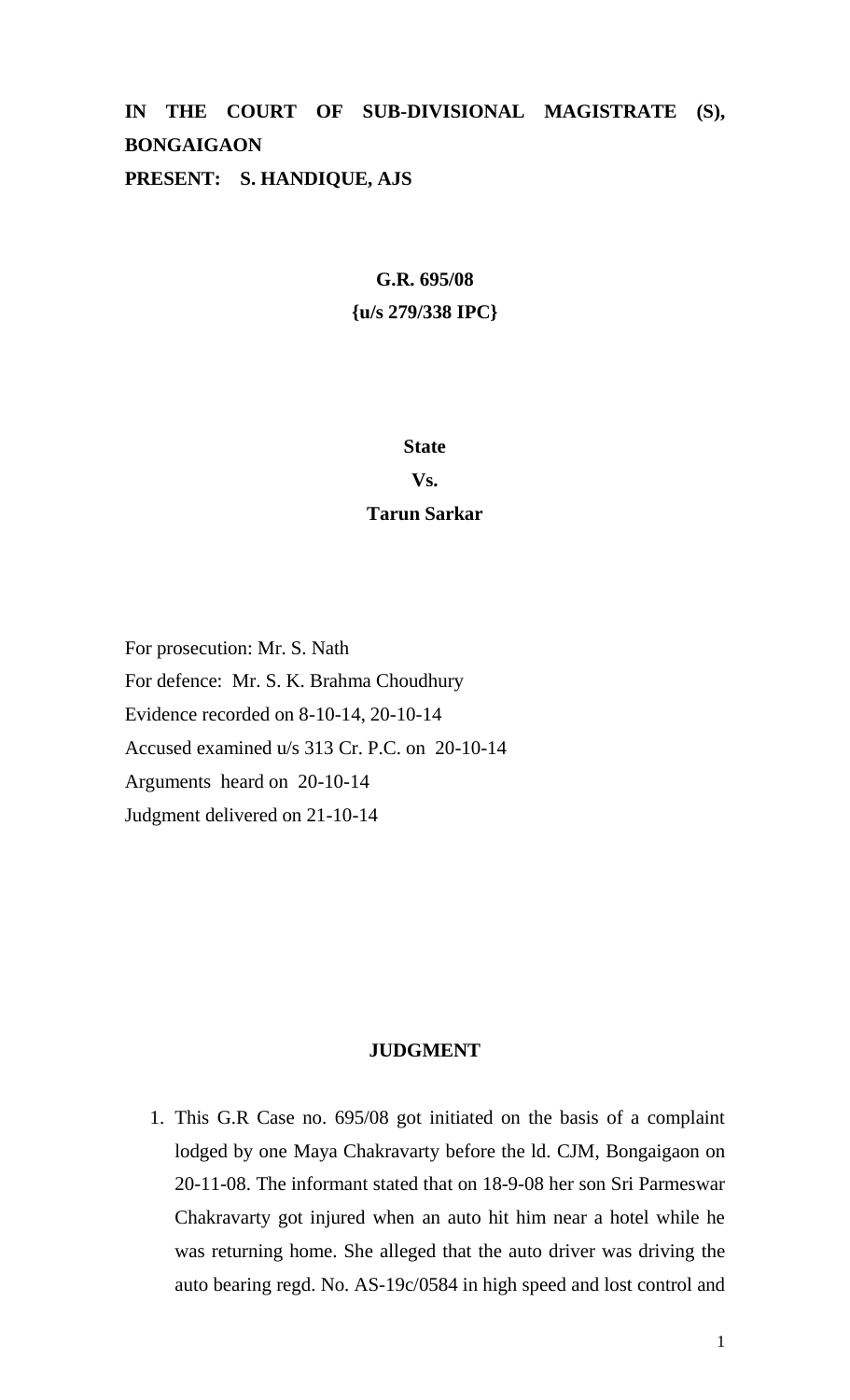hit her son causing serious injury on his head and other parts of the body and his one leg got broken. The said complaint was forwarded to the Bongaigaon P.S and it was registered as Bongaigaon P.S. Case no. 492/08 u/s 279/338 IPC. After investigation the charge sheet was filed against accused Tarun Sarkar, the driver of the autorikshaw.

- 2. After filing of the charge sheet, the case was transferred to this court by the learned CJM, Bongaigaon. The accused was then summoned and on his appearance, he was released on bail and in due course of trial he was furnished with necessary copies as per provisions of section 207 Cr. PC. The particulars of offence u/s 279/338 IPC were explained to the accused to which he pleaded not guilty and claimed trial.
- 3. The prosecution examined four witnesses including the complainant and the victim. The accused was examined u/s 313 Cr. PC wherein he denied all the incriminating questions put to him. He stated that he was in fact driving the auto but he denied that he was involved in the accident. He explained that the victim was in his auto and as soon as he descended from the auto, a truck coming from the opposite direction hit the victim. He stated that he took the victim to the hospital. Heard arguments from both the sides.
- 4. For convenience of discussion, I frame the following points for determination in this case:

## **POINTS FOR DETERMINATION:**

- *1. Whether accused Tarun Sarkar on 18-9-0 at Bogaigaon was driving the auto bearing regd. No. AS-19 C 0584 in a rash and negligent manner at the relevant time of the accident and committed an offence punishable u/s 279 IPC?*
- *2. Whether Tarun Sarkar on 18-9-0 at Bogaigaon was driving the auto bearing regd. No. AS-19 C 0584 in a rash and negligent manner at the relevant time of the accident causing grievous injury to the son of the complainant and thereby committed an offence punishable u/s 338 IPC?*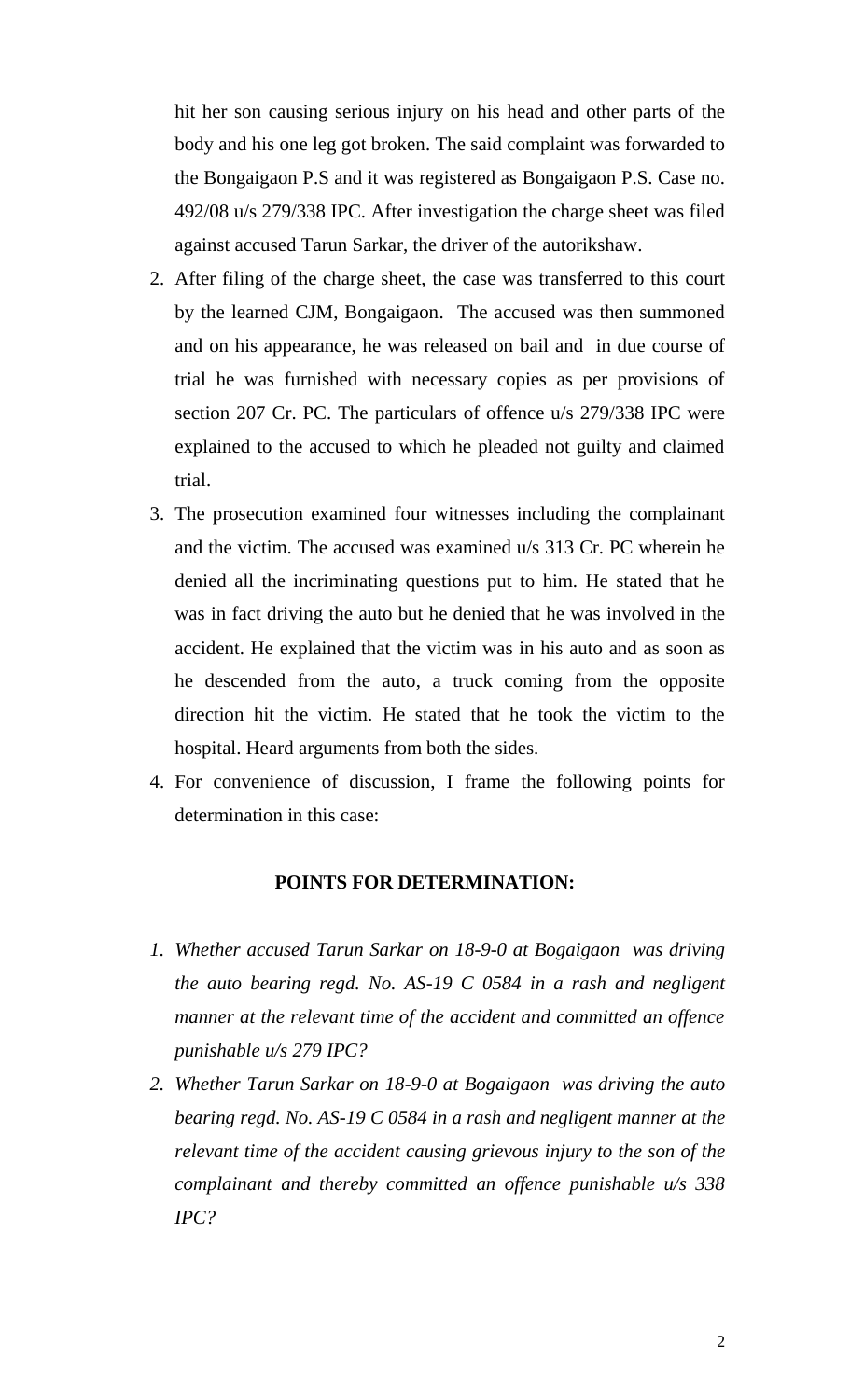## *DISCUSSIONS, DECISIONS AND REASONS THEREOF:*

## *DECISION ON POINT NO. 1 & 2:*

- 5. The allegation against the accused is that he drove his auto in a rash and negligent manner causing serious injury to the victim. As such both the points are taken up together. The alleged injury is not disputed. Let me examine the testimony of witnesses adduced by prosecution as to whether there was any rashness and negligence on the part of the accused or whether he was involved in the accident or not.
- 6. *PW1 Maya Chakravarty is the complainant.* She deposed that that her son Parmeswar Chakravarty was travelling in an auto and the accident occurred in front of the King Hotel. She is a reported witness. According to her, she met the victim (her son) in the hospital. She stated that the leg of her son got broken in the accident. She further stated that the owner was supposed to pay the cost of the treatment but he did not pay. She admitted that the case was lodged after two months of the accident. She testified during cross examination that the manner of the accident as described in the FIR is not true. Be it noted that the complainant had written in her complaint/ FIR that the auto had lost control and hit her son. She further testified that the owner of the auto bore the medical expenses of her son. She could not say if her son was inside the auto or standing on the road at the time of the accident. She could not say if her son was discharged from hospital on that day itself or whether he was not provided with any treatment. Thus it seems her testimony during trial seems is of little relevance.
- 7. *PW2 Parmeswar Chakravarty* is the victim. He deposed that he was coming in an auto which hit a stationary truck in front of the King Hotel. He stated that his leg was broken and he fell unconscious. According to him, the auto driver was at fault. He testified during cross examination that the auto driver took him to the hospital and also collected Rs 800/- for his treatment. He denied the suggestion that he was hit by a truck while he descended from the auto. He however testified that the auto was not damaged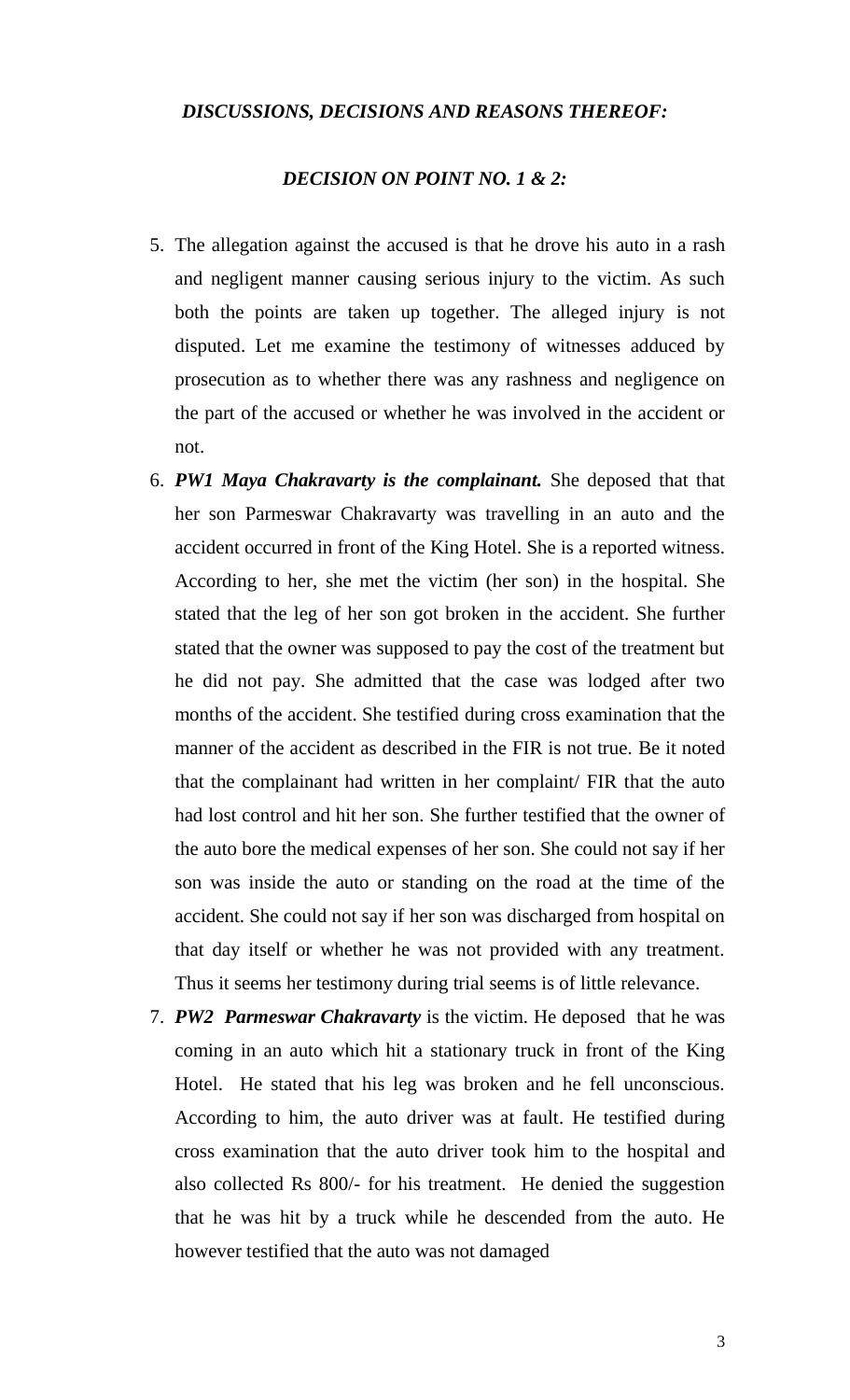- 8. *PW3 Kailash Das* deposed that the accident took place on the date of immersion of the Viswakarma idols. He is a reported witness as he heard about the accident from others. According to him, he accompanied the owner of the auto to the police station. He is a seizure witness. He exhibited the seizure list ( Ext.1). He testified that he has no personal knowledge of the accident.
- *9. PW4 Sujit Ch. Dey* is the owner of the auto. He testified that the victim was coming in his auto which was being driven by the accused. He heard that another vehicle had hit the victim after he descended from the auto. He testified that the police had seized his documents relating to the vehicle. He is also a reported witness as well as a seizure witness and does not have any first hand information about the accident.
- *10. Section. 279 IPC provides that whoever drives any vehicle, or rides, on any public way in a manner so rash or negligent as to endanger human life, or to be likely to cause hurt or injury to any other person, shall be punished with imprisonment of either description for a term which may extend to six months, or with fine which may extend to one thousand rupees, or with both.*

## *Section 338 IPC provides:.*

*Causing grievous hurt by act endangering life or personal safety of others —*

*Whoever causes grievous hurt to any person by doing any act so rashly or negligently as to endanger human life, or the personal safety of others, shall be punished with imprisonment of either description for a term which may extend to two years, or with fine which may extend to one thousand rupees, or with both.*

11.*Criminal jurisprudence* defines *Criminal rashness* as a hazarding a dangerous or wanton act with the knowledge that it is so, and that it may cause injury, but without intention to cause injury, or knowledge that it will probably be caused. *Criminal negligence* on the other hand is the gross and culpable neglect or failure to exercise that proper and reasonable care and precaution to guard against injury either to the